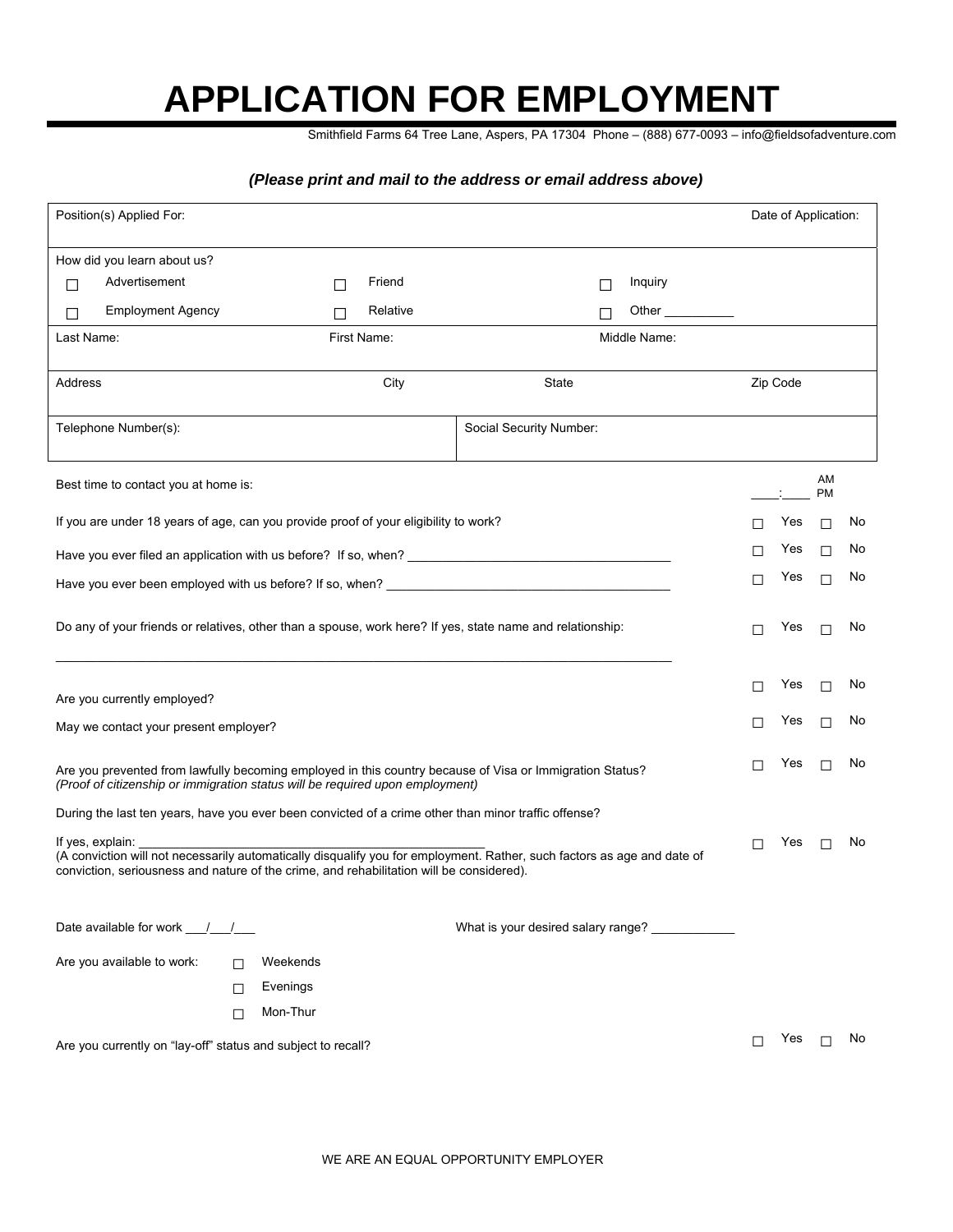| <b>EDUCATION</b>                                         |                                                                                                                                                                                                                                                              |                 |    |                            |                |  |
|----------------------------------------------------------|--------------------------------------------------------------------------------------------------------------------------------------------------------------------------------------------------------------------------------------------------------------|-----------------|----|----------------------------|----------------|--|
| School                                                   | Name and Address                                                                                                                                                                                                                                             | Course of Study |    | Years<br>Completed         | Diploma/Degree |  |
| <b>High School</b>                                       |                                                                                                                                                                                                                                                              |                 |    |                            |                |  |
| Undergraduate College                                    |                                                                                                                                                                                                                                                              |                 |    |                            |                |  |
| Graduate/Professional                                    |                                                                                                                                                                                                                                                              |                 |    |                            |                |  |
| Other (Specify)                                          |                                                                                                                                                                                                                                                              |                 |    |                            |                |  |
| <b>WORK EXPERIENCE</b>                                   |                                                                                                                                                                                                                                                              |                 |    |                            |                |  |
|                                                          | Start with your present or last job. Include any job-related military service assignments and volunteer activities. You may exclude organizations<br>which indicate race, color, religion, gender, national origin, disabilities, or other protected status. |                 |    |                            |                |  |
| Employer                                                 |                                                                                                                                                                                                                                                              | Dates Employed  |    |                            |                |  |
| <b>Address</b>                                           | From                                                                                                                                                                                                                                                         | To              |    | <b>Work Performed</b>      |                |  |
| Telephone Number(s)                                      |                                                                                                                                                                                                                                                              |                 |    |                            |                |  |
| Starting/Present Job Title                               |                                                                                                                                                                                                                                                              | From            | To |                            |                |  |
| Supervisor                                               |                                                                                                                                                                                                                                                              |                 |    |                            |                |  |
| Reason for Leaving                                       |                                                                                                                                                                                                                                                              |                 |    | May We Contact? □ Yes □    | No             |  |
| Employer                                                 |                                                                                                                                                                                                                                                              | Dates Employed  |    |                            | Work Performed |  |
| Address                                                  |                                                                                                                                                                                                                                                              | From            | To |                            |                |  |
| Telephone Number(s)                                      |                                                                                                                                                                                                                                                              |                 |    |                            |                |  |
| Starting/Present Job Title                               |                                                                                                                                                                                                                                                              | From            | To |                            |                |  |
| Supervisor                                               |                                                                                                                                                                                                                                                              |                 |    |                            |                |  |
| Reason for Leaving                                       |                                                                                                                                                                                                                                                              |                 |    | May We Contact? □ Yes □ No |                |  |
| Comments: Include explanation of any gaps in employment. |                                                                                                                                                                                                                                                              |                 |    |                            |                |  |
|                                                          |                                                                                                                                                                                                                                                              |                 |    |                            |                |  |
|                                                          |                                                                                                                                                                                                                                                              |                 |    |                            |                |  |
|                                                          |                                                                                                                                                                                                                                                              |                 |    |                            |                |  |

Describe any specialized training, apprenticeship, skills and extra-curricular activities.

Additional Information

*Other qualifications: Summarize special job-related skills and qualifications acquired from employment or other experience.*